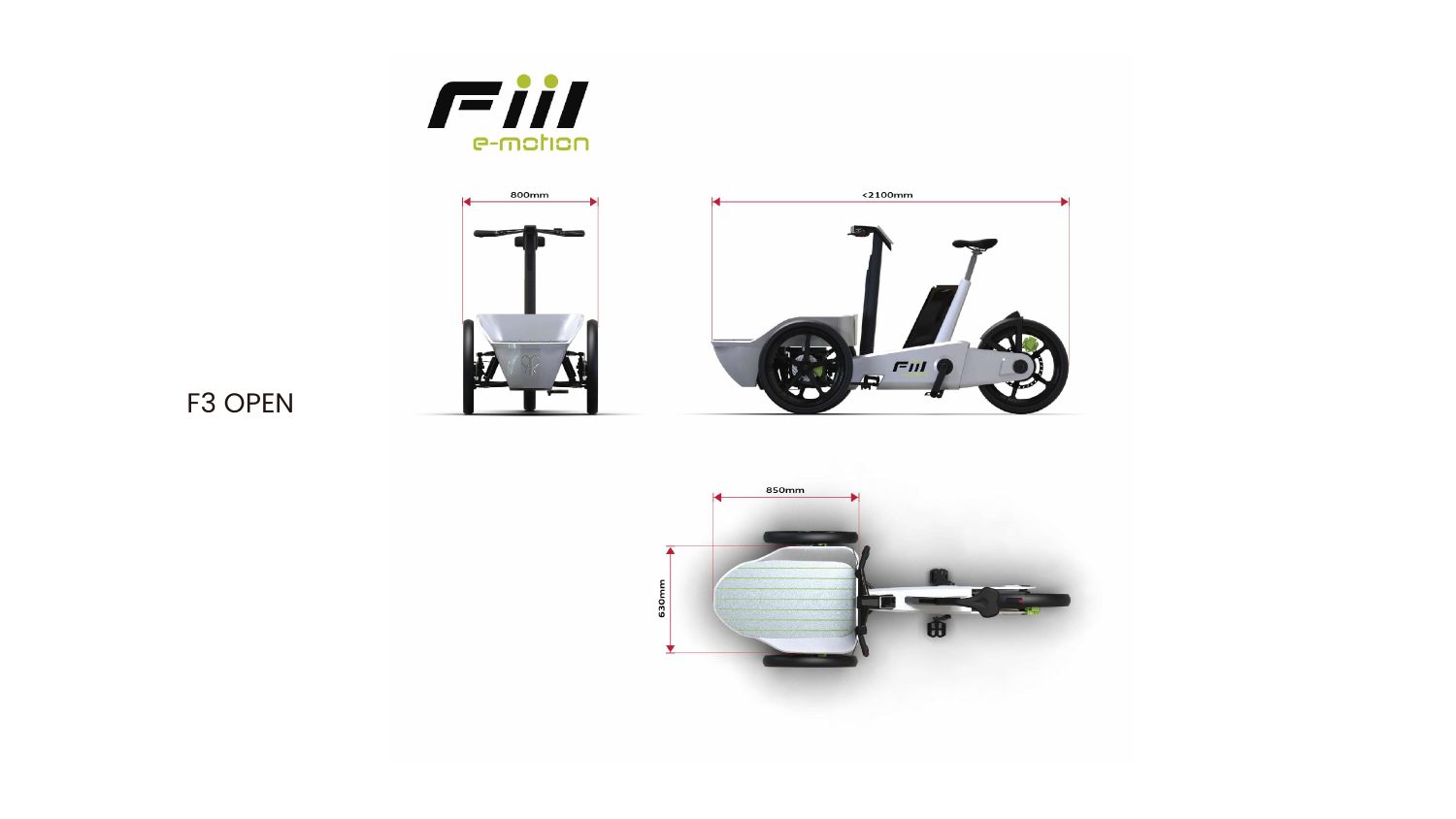



## F3 KIDDY



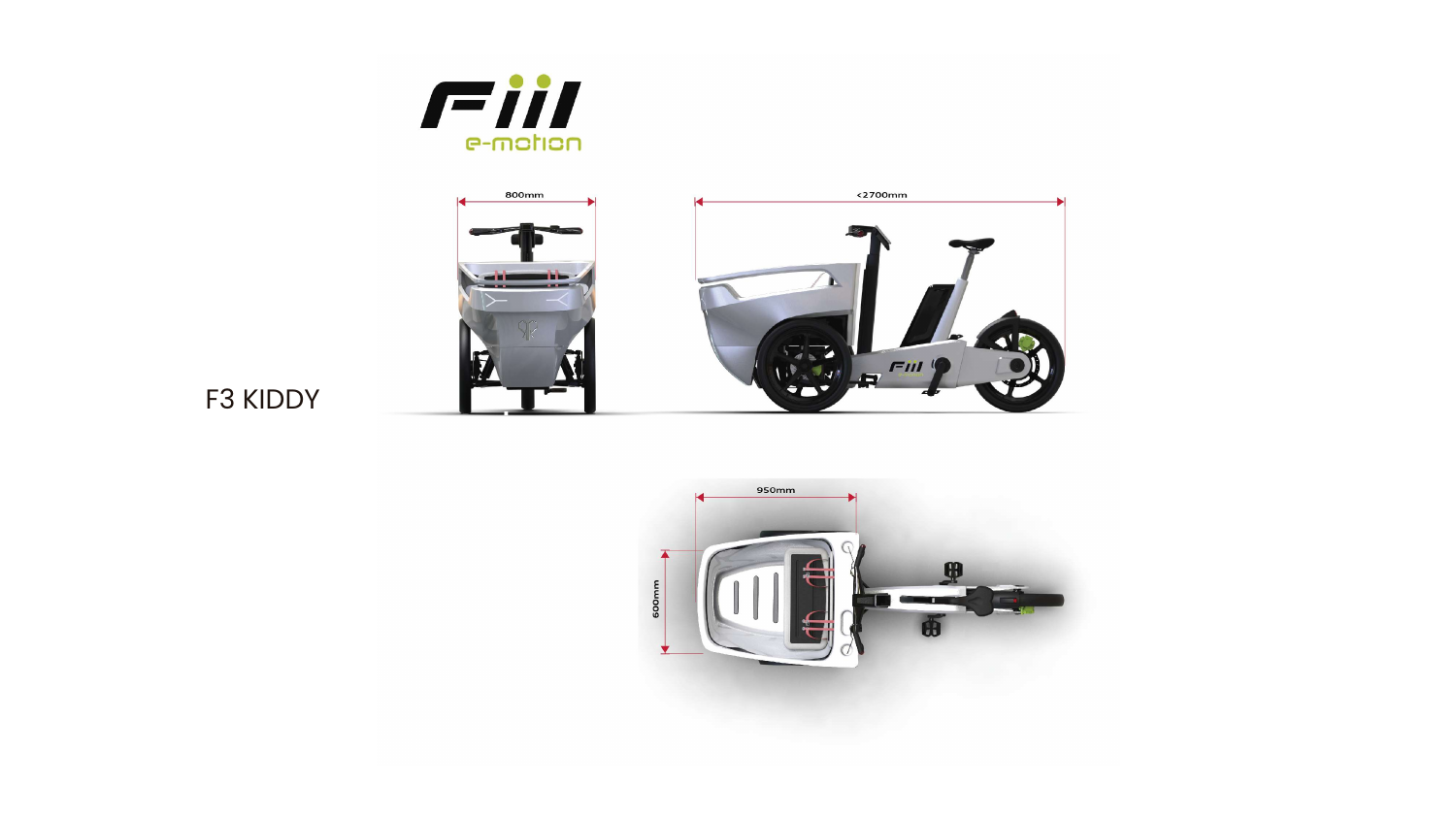



## F3 CARGO